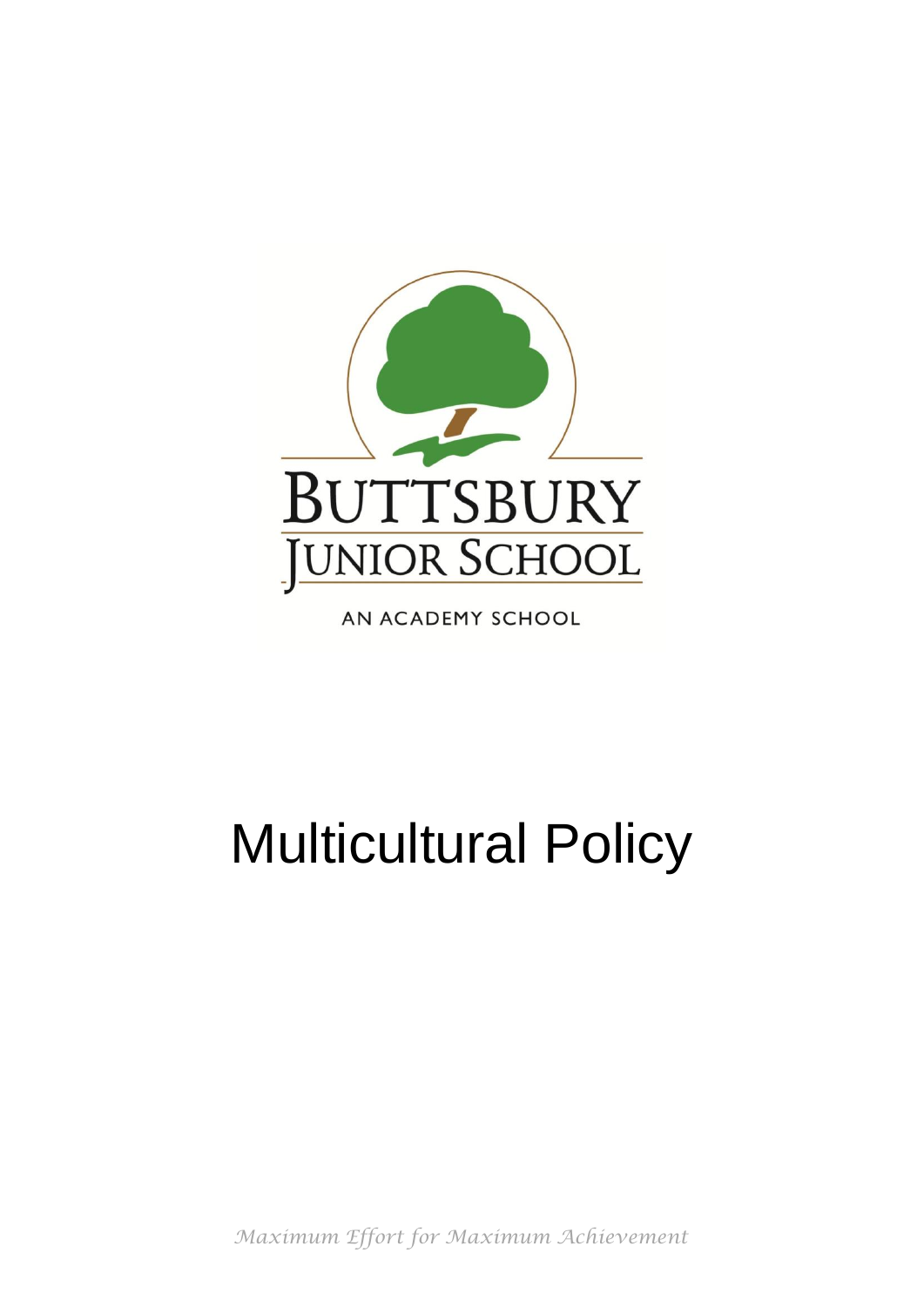

# **Our mission statement for multicultural education:**

We are committed to promoting good relations between people of different racial, ethnic, cultural and religious groups. We will enable every pupil to:

- participate in a curriculum that takes full account of the richness and variety of the world's racial, ethnic, cultural and religious groups and develop understanding of some of the main causes of global inequality, disadvantage and poverty;
- recognise and challenge racism, racial discrimination and stereotyping;
- develop the knowledge and understanding, skills and attitudes necessary for life in Britain's multi-ethnic society and as global citizens in an increasingly interdependent world.

We believe that these commitments are as important in the context of a school with limited ethnic diversity such as ours as in schools with a more ethnically diverse population.

## **Aims**

At Buttsbury Junior School we aim to encourage the development and awareness of Multicultural Education through reflection, empathy, first hand experience and investigative activities.

We aim to enable children to:-

- promote self-esteem and to foster respect for those having different religions, beliefs and values
- understand the multicultural nature of society
- build an awareness of the lives of families within the school and the wider community
- develop understanding of ways in which the pupils own culture has been enriched and influenced by other cultures through art, science, technology, language, maths etc
- promote tolerance and appreciation of all cultures by presenting a positive image with regard to race and culture
- understand and respect the diversity of the world in which they live, and the interdependence of individuals, group nations and the environment
- develop an appreciation and knowledge of significant festivals and customs in society

## **Principles of Teaching and Learning**

"It is intended that the curriculum should reflect the cultural diversity to which pupils belong and of which they will become adult members". D.E.S. Circular 5/89.

It is our policy to ensure that every member of the school community has the opportunity to acknowledge, understand and celebrate their own and other's cultural religions and traditions. We therefore endeavour to:-

 ensure that the school reflects the value we place on Multicultural Education by developing a cross curricular approach, where possible, in planning and practice, which will aim to provide the children with information about local, national and global cultures, religions and traditions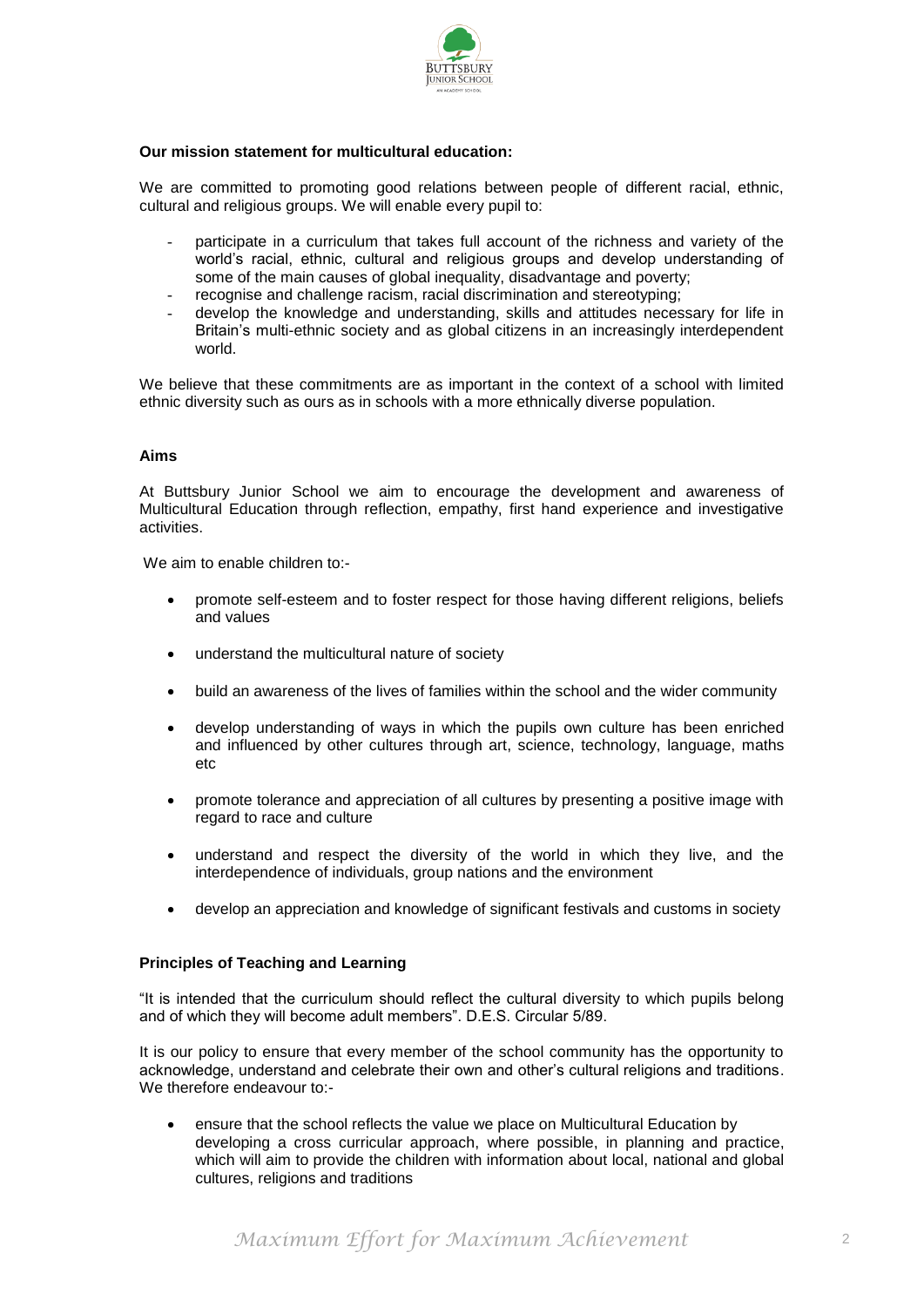

- regularly audit our resources to ensure that they reflect a Multicultural society and promote positive attitudes, particularly through texts with a multicultural flavour
- develop professional awareness of the cultures and traditions in our school
- develop awareness of cultural and ethnic diversity by providing opportunities through planning, resources, use of display and educational visits and visitors
- develop school rules and procedures flexible enough to allow for differences arising from cultural diversity
- encourage open discussion about the images pupils encounter and distinguish between opinion, belief and fact
- respect different religious and cultural festivals through activities such as assemblies and the RE curriculum
- provide a secure environment which promotes diversity and celebrates commonality

## **Approaches**

Children should be able to understand a deeper complexity in global citizenship issues. This should include:

- researching, discussing and debating topical issues, problems and events
- why and how rules and laws are made and enforced; how to take part in making or changing rules
- recognising there are different kinds of responsibilities and rights and these can sometimes conflict with each other
- understanding and empathising with the experiences of others
- understanding what democracy is and about its basic institutions
- appreciating the range of religious and ethnic identities in the UK
- exploring how the media present information

## **Cross Curricular Links**

At Buttsbury Junior School we aim to ensure that Multicultural Education is included throughout the curriculum within relevant areas of study. Each subject leader should provide opportunities for multicultural aspects to be explored within their subject and should write these into their medium term planning. These opportunities should provide the children with resources and information that reflect the nature of society.

#### **Parental and Community Involvement**

At Buttsbury Junior School we aim to encourage multicultural parental and community involvement by using the skills of the community to enhance our curriculum as appropriate.

## **Monitoring**

All subject leaders should ensure that opportunities for Multicultural perspectives are included in their subject areas. The quality of teaching of Multicultural Education across the school will be monitored through:-